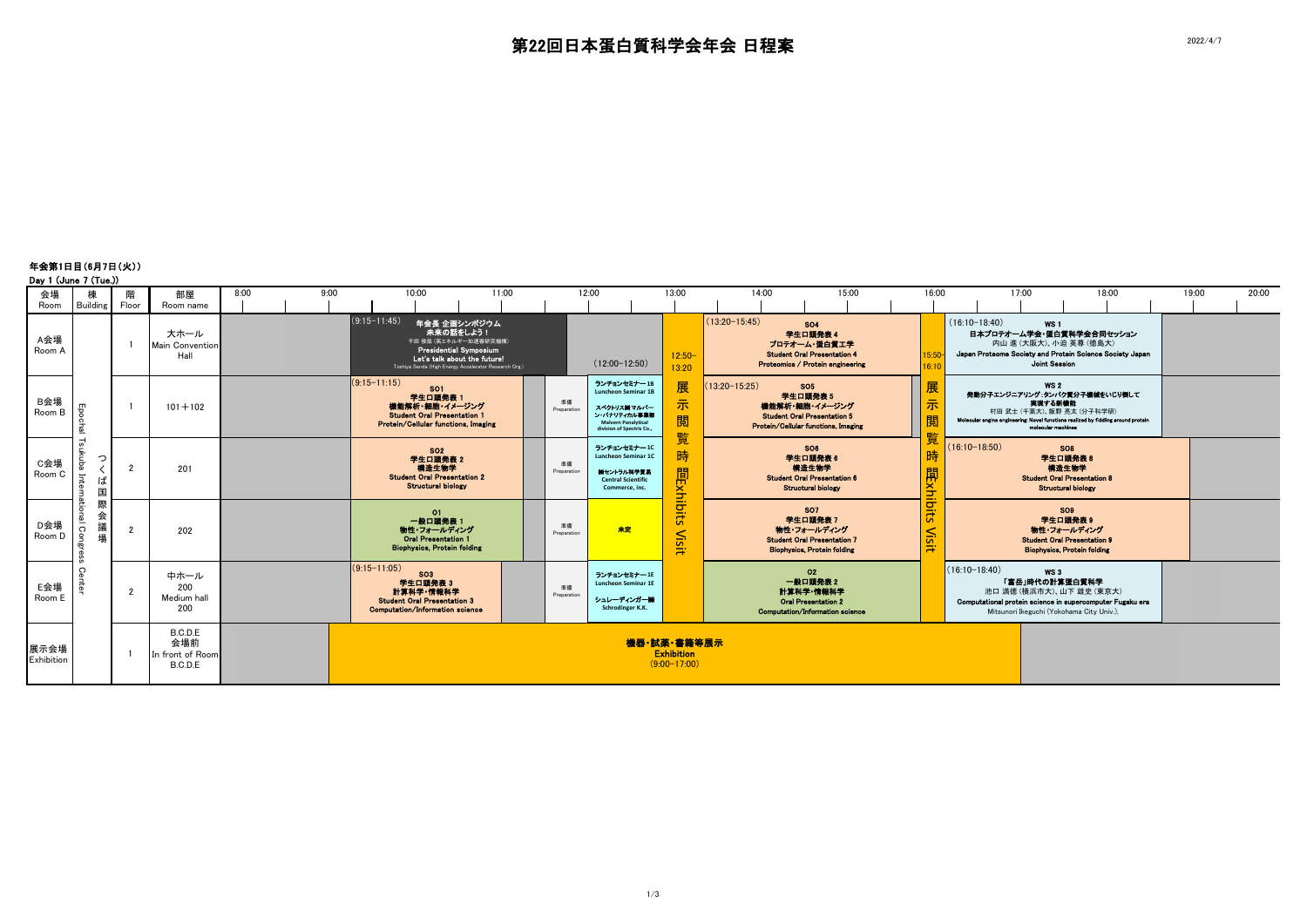|                    | 年会第2日目(6月8日(水))<br>$(16:20-18:50)$<br>Day 2 (June 8 (Wed.)) |                |                                               |      |                |                                                                                                                                                                   |                               |                 |                                                                                                             |  |       |  |                                                                                                         |                                       |                 |                                                                                                              |       |                                                 |                                                    |                                                             |                                                                                                                                                               |       |       |
|--------------------|-------------------------------------------------------------|----------------|-----------------------------------------------|------|----------------|-------------------------------------------------------------------------------------------------------------------------------------------------------------------|-------------------------------|-----------------|-------------------------------------------------------------------------------------------------------------|--|-------|--|---------------------------------------------------------------------------------------------------------|---------------------------------------|-----------------|--------------------------------------------------------------------------------------------------------------|-------|-------------------------------------------------|----------------------------------------------------|-------------------------------------------------------------|---------------------------------------------------------------------------------------------------------------------------------------------------------------|-------|-------|
| 会場<br>Room         | 榵<br>Building                                               | Floor          | 部屋<br>Room name                               | 8:00 |                | 9:00                                                                                                                                                              | 10:00                         |                 | 11:00                                                                                                       |  | 12:00 |  | 13:00                                                                                                   |                                       | 14:00           | 15:00                                                                                                        | 16:00 |                                                 | 17:00                                              |                                                             | 18:00                                                                                                                                                         | 19:00 | 20:00 |
| A会場<br>Room A      |                                                             |                | 大ホール<br><b>Main Convention</b><br>Hall        |      | $(9:00-10:00)$ | 特別講演/Special Lecture<br><b>Structural Biology Response to</b><br><b>Blomedical Threats</b><br>Wladek Minor (Univ. of Virginia)<br>を長/Chair: Chavas Leonard Michel | sbriel Henri(名大/Nagova Univ.) |                 | $(10:10-12:40)$<br>若手奨励賞シンポジウム<br>Young Scientist Award Symposium                                           |  |       |  | $(12:50-13:40)$                                                                                         | $13:40-$<br>14:00                     | $(14:00-16:25)$ | O6<br>一般口頭発表6<br>横造生物学<br><b>Oral Presentation 6</b><br><b>Structural biology</b>                            |       | 16:25<br>16:45                                  | (16:45-19:15) - WS 4<br>- 生体分子の機能・ダイナミクスを解明する革新的技術 | WS 4<br>biomolecules<br>Keiko Shinoda (The Univ, of Tokyo), | 篠田 恵子 (東京大)、村川 武志 (大阪医科薬科大)<br>Innovative technologies to elucidate the function and dynamics of<br>Takeshi Murakawa (Osaka Medical and Pharmaceutical Univ.) |       |       |
| B会場<br>Room B      | Epoc<br>큷                                                   |                | $101 + 102$                                   |      |                |                                                                                                                                                                   |                               | $(10:10-12:10)$ | 蛋白質科学の基礎講座<br>Basic lecture of protein science                                                              |  |       |  | ランチョンセミナー2B<br><b>Luncheon Seminar 2B</b><br>ブルカージャパン側<br>Bruker Japan K.K.                             | 屝                                     |                 | 07<br>一般口頭発表7<br>計算科学·情報科学<br><b>Oral Presentation 7</b><br>Computation/Information science                  |       | 展<br>示<br><b>BB</b><br>说<br>臣仁                  |                                                    | <b>WS 5</b>                                                 | 細胞内のタンパク質の構造を観る<br>吉川 雅英 (東京大)、稲葉 謙次 (東北大)<br>Observing protein structures in cells<br>Masahide Kikkawa (The Univ. of Tokyo),                                 |       |       |
| C会場<br>Room C      | ۳<br>co<br>ukuba<br>っ<br>$\overline{5}$<br>ば<br>国           | $\overline{2}$ | 201                                           |      |                |                                                                                                                                                                   |                               |                 | O3<br>一般口頭発表3<br>横造生物学<br><b>Oral Presentation 3</b><br><b>Structural biology</b>                           |  |       |  | ランチョンセミナー20<br><b>Luncheon Seminar 2C</b><br><b>销售場製作所</b><br>HORIBA, Ltd.                              | 時<br>関<br>ia:<br>Bi                   |                 | O8<br>一般口頭発表8<br>横造生物学<br><b>Oral Presentation 8</b><br><b>Structural biology</b>                            |       | 時<br>関子                                         | $(16:45-19:45)$                                    |                                                             | 010<br>一般口頭発表 10<br>横造生物学<br><b>Oral Presentation 10</b><br><b>Structural biology</b>                                                                         |       |       |
| D会場<br>Room D      | 際<br>ă<br>会<br>onal Con<br>議<br>場                           | $\overline{2}$ | 202                                           |      |                |                                                                                                                                                                   |                               |                 | 04<br>一般口頭発表4<br>物性・フォールディング<br><b>Oral Presentation 4</b><br><b>Biophysics, Protein folding</b>            |  |       |  | ランチョンセミナー 2D<br><b>Luncheon Seminar 2D</b><br>レフェイン株式会社                                                 | $\overline{\phantom{0}}$<br>in.<br>ΞË |                 | O <sub>9</sub><br>一般口頭発表9<br>模造生物学<br><b>Oral Presentation 9</b><br><b>Structural biology</b>                |       | $\vec{\sigma}$<br>$\frac{1}{5}$<br><b>Visit</b> | $(16:45-19:25)$                                    |                                                             | O11<br>一般口頭発表 11<br>プロテオーム・蛋白質工学<br><b>Oral Presentation 11</b><br>Proteomics / Protein engineering                                                           |       |       |
| E会場<br>Room E      | $\circ$                                                     | $\overline{2}$ | 中ホール<br>200<br>Medium hall<br>200             |      |                |                                                                                                                                                                   |                               |                 | <b>O5</b><br>一般口頭発表5<br>機能解析・細胞・イメージング<br><b>Oral Presentation 5</b><br>Protein/Cellular functions. Imaging |  |       |  | ランチョンセミナー2E<br><b>Luncheon Seminar 2E</b><br>ナーモフィッシャー<br>サイエンティフィック<br><b>Thermo Fisher Scientific</b> |                                       |                 | SO10<br>学生口頭発表 10<br>プロテオーム・蛋白質工学<br><b>Student Oral Presentation 10</b><br>Proteomics / Protein engineering |       |                                                 |                                                    | WS6<br>Unraveling life by kinetics                          | キネティクスから理解する生命システム<br>齋尾智英(德島大)、奥村正樹(東北大)<br>Tomohide Saio (Tokushima Univ).                                                                                  |       |       |
| 展示会場<br>Exhibition |                                                             |                | B.C.D.E<br>会場前<br>In front of Room<br>B.C.D.E |      |                |                                                                                                                                                                   |                               |                 |                                                                                                             |  |       |  | 機器·試薬·書籍等展示<br>Exhibition<br>$(9:00-17:00)$                                                             |                                       |                 |                                                                                                              |       |                                                 |                                                    |                                                             |                                                                                                                                                               |       |       |

2/3